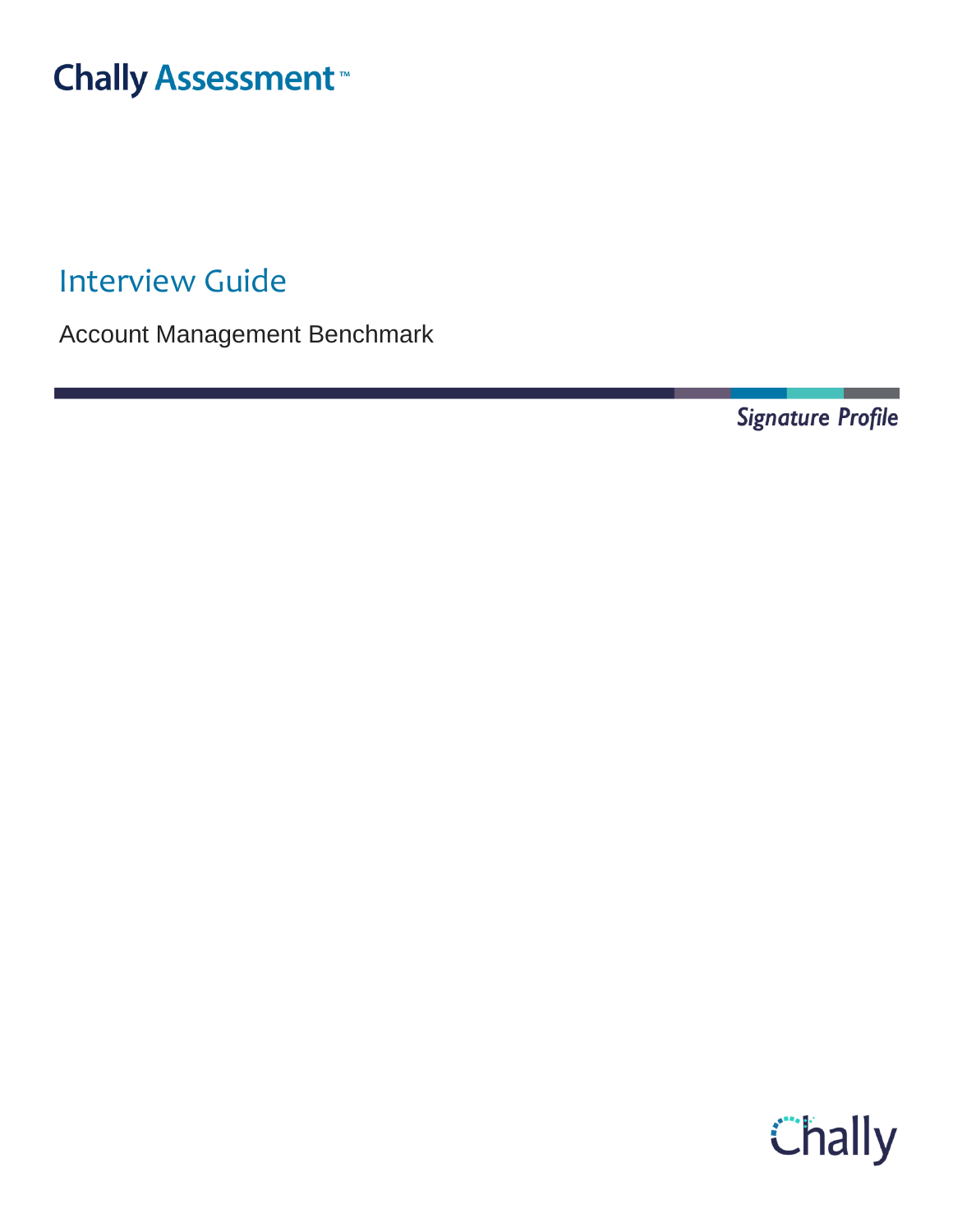### Interview Guide

### Account Management Benchmark

#### Predictive Competencies:

- Drives Toward Success by Systematically Managing Accounts
- Increases Sales to Existing Accounts as a Means of Sales Excellence
- Fosters Collaboration to Achieve Shared Goals
- Engages Others in Learning to Maximize Benefit from Purchase
- Solicits and Acts on Customer Feedback
- Ensures Coverage and Responds to Customers

| <b>Applicant Name:</b> |  |
|------------------------|--|
| Interview Date:        |  |
| Interviewed By:        |  |
|                        |  |
|                        |  |
| Overall                |  |
| Comments:              |  |
|                        |  |
|                        |  |
|                        |  |
|                        |  |
|                        |  |
|                        |  |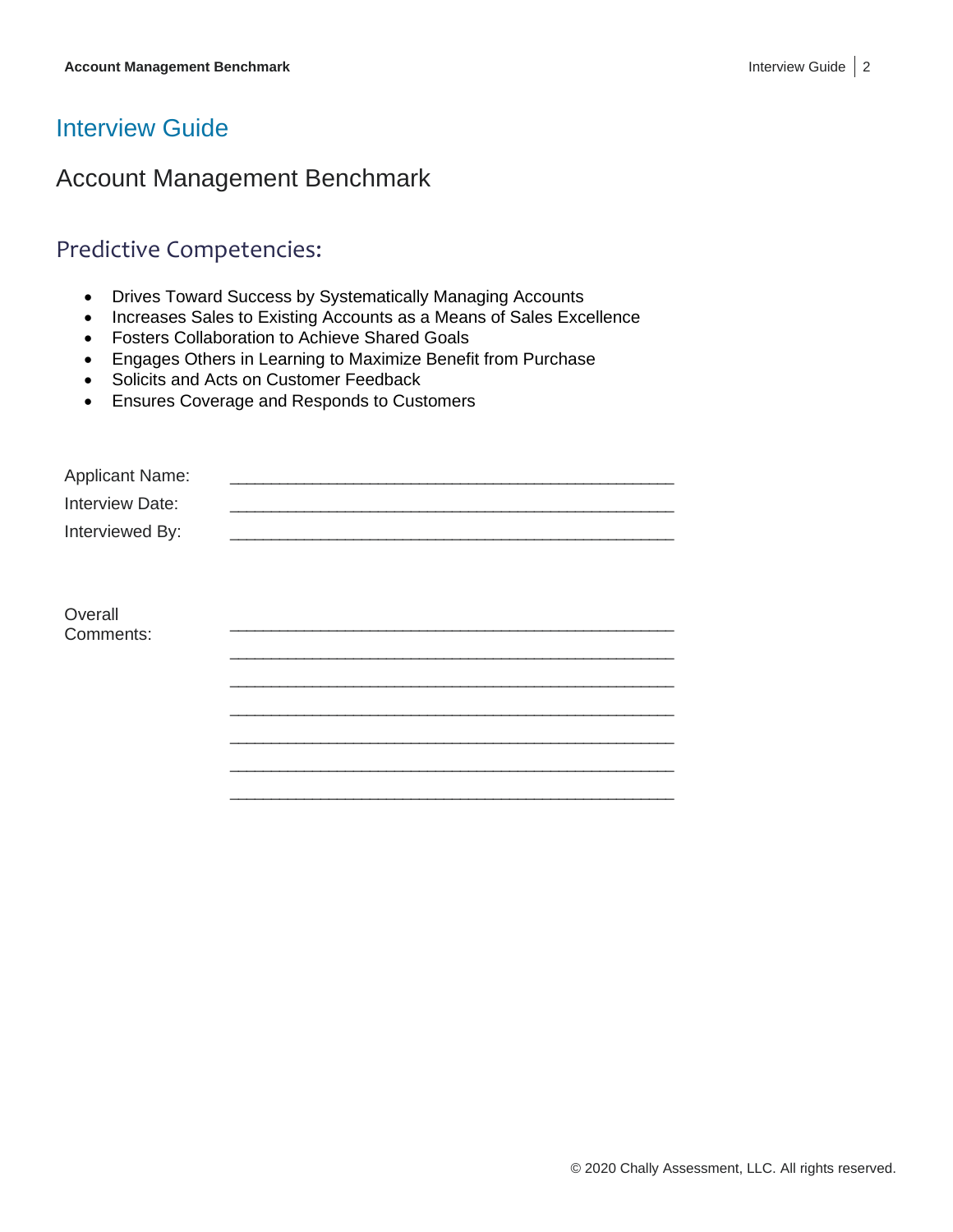# Drives Toward Success by Systematically Managing Accounts

| Question 1: Describe some of your past<br>experiences with setting work objectives and<br>achieving them.                                                                                                                                                                                                                                                                                                                                                                                                                  | Notes: |
|----------------------------------------------------------------------------------------------------------------------------------------------------------------------------------------------------------------------------------------------------------------------------------------------------------------------------------------------------------------------------------------------------------------------------------------------------------------------------------------------------------------------------|--------|
| Question 2: What obstacles have you<br>encountered and how did you overcome them?<br>Look for:<br>preparation for dealing with a fairly regular<br>presence of barriers or setbacks<br>an anticipation of problems in order to prevent<br>×<br>or compensate for them<br>makes things happen without relying too<br>heavily on outside assistance or quidance<br>willingness to prioritize                                                                                                                                 | Notes: |
| Question 3: How would you rate your progress in<br>meeting your goals? What do you use to measure<br>your success and why?<br>Look for:<br>projects personal commitment and dedication<br>pride in setting high personal expectations;<br>ш<br>unwillingness to settle for average performance<br>sets a plan and works hard to achieve it; does<br>not depend on fate or luck in meeting objectives<br>makes the customer the center of their focus;<br>goals are not achieved at the expense of<br>customer satisfaction | Notes: |

- □ Excellent | Always matched the points to look for
	-
- 

 $\Box$  Average  $\parallel$  Matched some of the points to look for  $\Box$  Poor  $\Box$  Did not match any of the points to look for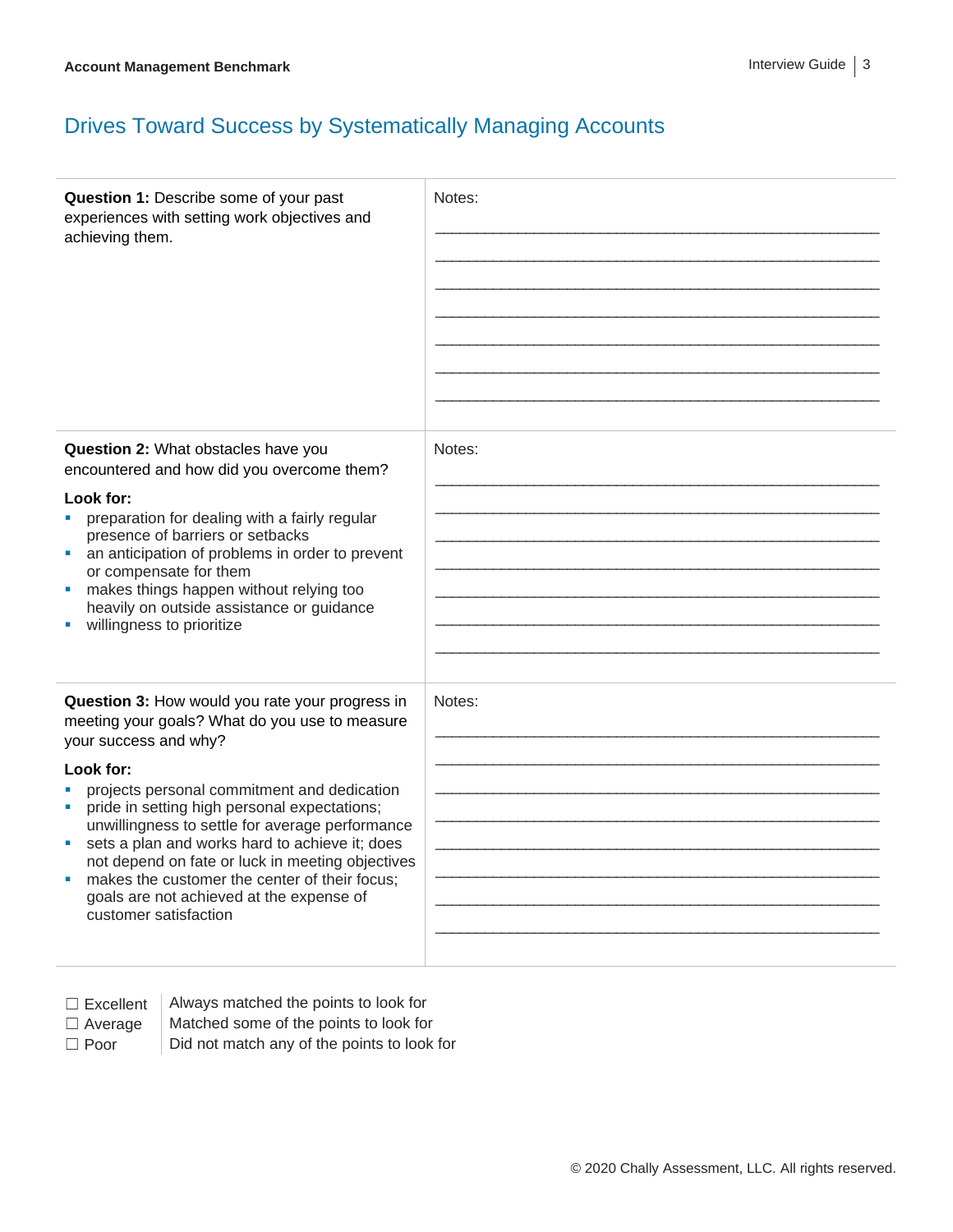#### Increases Sales to Existing Accounts as a Means of Sales Excellence

| Question 1: Tell me about your experience in<br>identifying and capitalizing on opportunities to<br>expand business.<br>Look for:<br>focuses on looking for additional business<br>opportunities within existing accounts                                                                                                                                                                                                                                  | Notes: |
|------------------------------------------------------------------------------------------------------------------------------------------------------------------------------------------------------------------------------------------------------------------------------------------------------------------------------------------------------------------------------------------------------------------------------------------------------------|--------|
| Question 2: What approaches have you found to<br>be most useful?<br>Look for:<br>penetration of existing accounts via new<br>product applications<br>builds a repertoire of products/services beyond<br>M.<br>what is familiar or expected<br>time spent maximizing business with existing<br>accounts rather than cultivating new accounts                                                                                                                | Notes: |
| Question 3: How successful have you been at<br>generating additional business opportunities and<br>why?<br>Look for:<br>exploration of diverse product offerings to meet<br>additional needs of existing customers<br>broadened or varied selling approaches<br>ш<br>persistence in generating increased business<br>from established accounts<br>unwillingness to settle for modest growth or<br>ш<br>maintaining the status quo in generating<br>revenue | Notes: |

- 
- $\Box$  Excellent | Always matched the points to look for
- 
- □ Average | Matched some of the points to look for
- $\Box$  Poor  $\Box$  Did not match any of the points to look for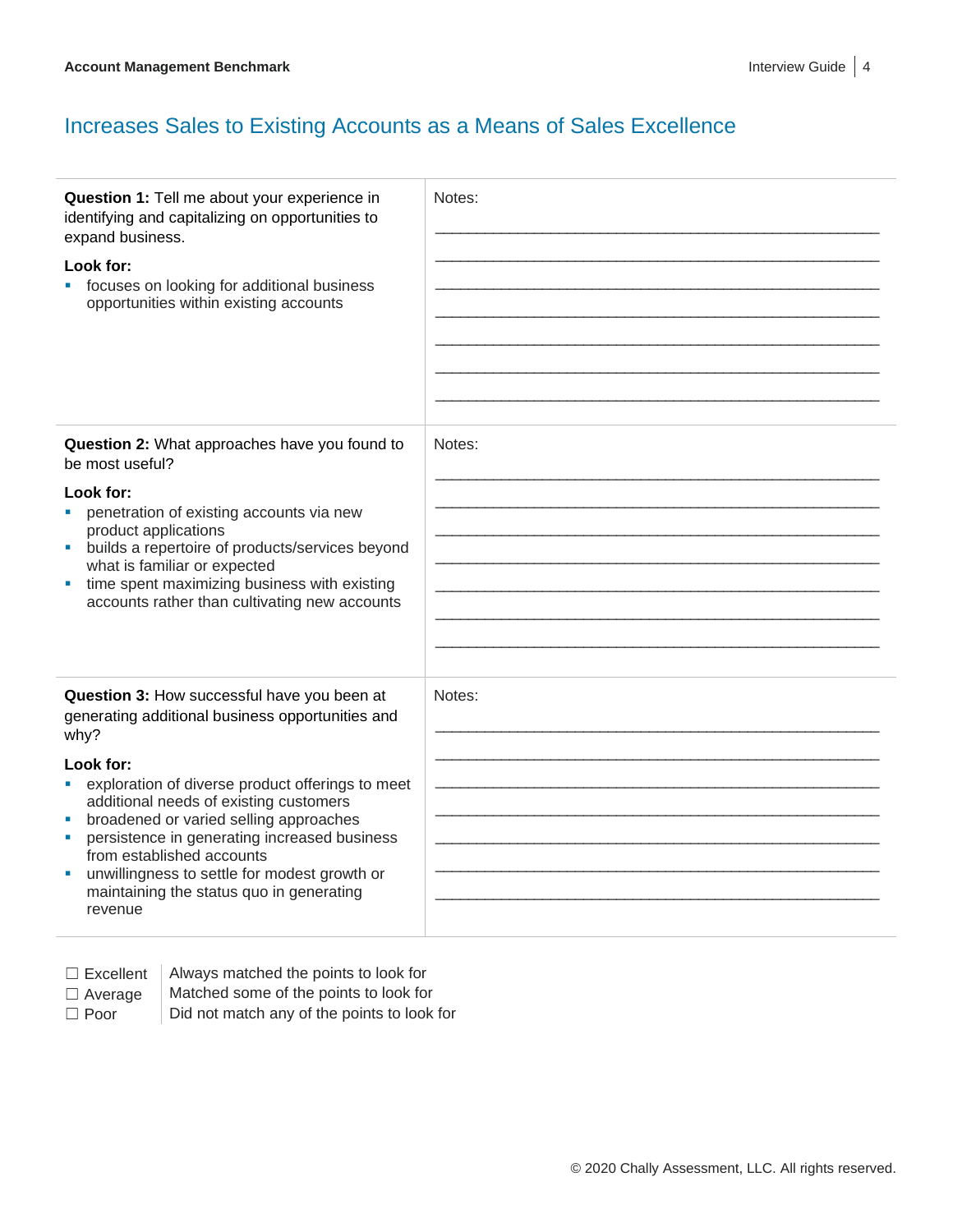### Fosters Collaboration to Achieve Shared Goals

| <b>Question 1: Describe the level of teamwork</b><br>required by your last position.                                                                                                                                                                                                                                                                         | Notes: |
|--------------------------------------------------------------------------------------------------------------------------------------------------------------------------------------------------------------------------------------------------------------------------------------------------------------------------------------------------------------|--------|
| Question 2: How do you make your best<br>contribution in a team environment?                                                                                                                                                                                                                                                                                 | Notes: |
| Look for:<br>a collaborative effort rather than pushing their<br><b>College</b><br>own agenda<br>builds work relationships<br>×<br>offers help, advice and support where possible<br>likes to bounce ideas and solutions off others<br>ш<br>and is supportive of their contributions                                                                         |        |
| Question 3: How would your peers evaluate your<br>effectiveness in a group situation and why?                                                                                                                                                                                                                                                                | Notes: |
| Look for:<br>puts team goals ahead of individual goals<br>believes a team contribution or solution is<br>٠<br>stronger than an individual contribution<br>shares recognition<br>ш<br>assumes a role of equality rather than<br>×<br>leadership<br>remains objective about debate and<br>ш<br>disagreement and does not take differing<br>opinions personally |        |

 $\Box$  Excellent | Always matched the points to look for

- $\Box$  Average  $\parallel$  Matched some of the points to look for
- 

 $\Box$  Poor  $\Box$  Did not match any of the points to look for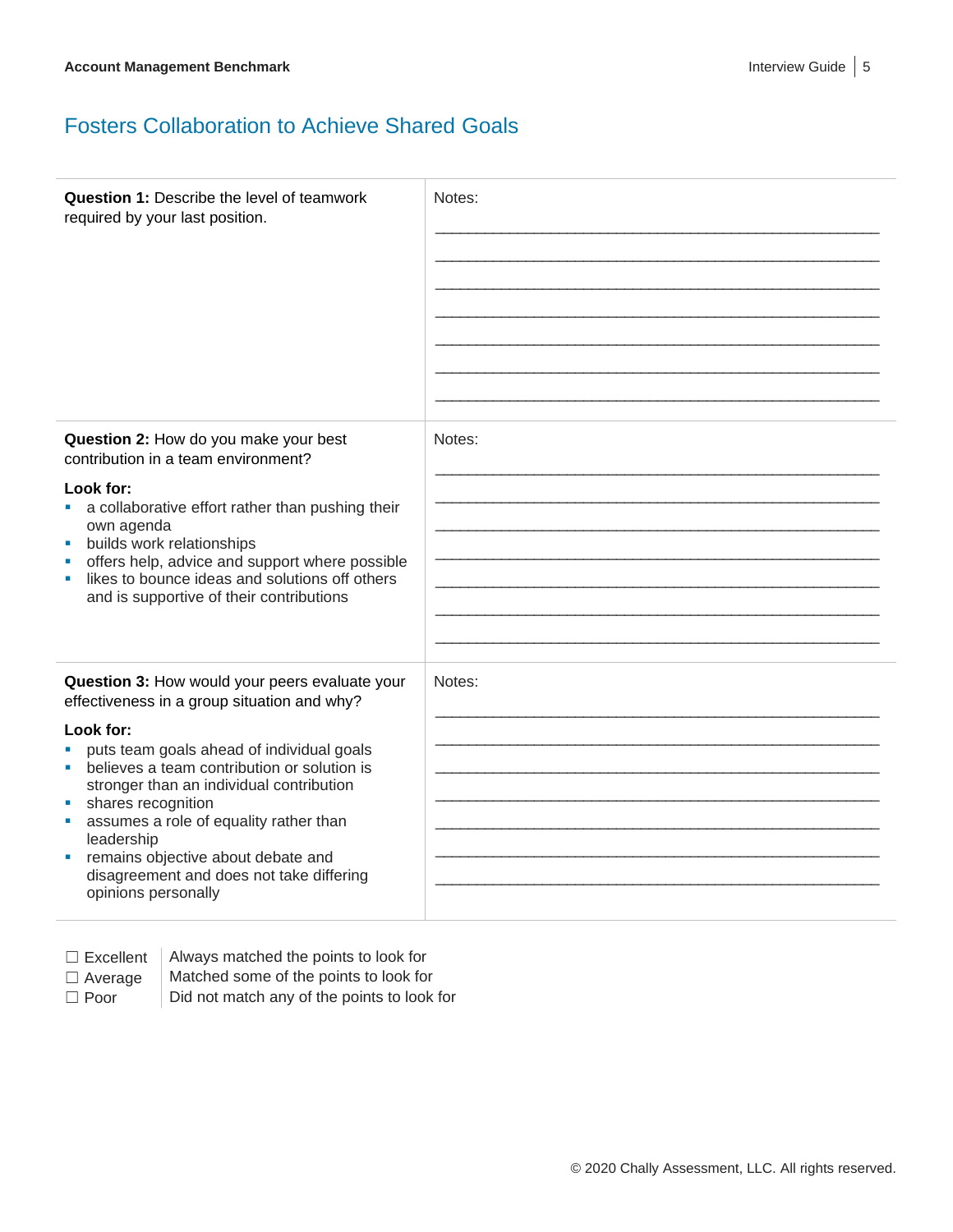# Engages Others in Learning to Maximize Benefit from Purchase

| Question 1: Describe a situation in which you<br>have functioned as a teacher in a customer setting.                                                                                                                                                                                                                                                                   | Notes: |
|------------------------------------------------------------------------------------------------------------------------------------------------------------------------------------------------------------------------------------------------------------------------------------------------------------------------------------------------------------------------|--------|
| Question 2: How did you prepare for that<br>experience?<br>Look for:<br>schedules organized and consistent sessions;<br>ш<br>avoids casual or 'off-the-cuff' training<br>develops measurable criteria for assessing<br>ш<br>progress<br>has an awareness of others' level of experience<br>and expertise<br>develops own in-depth knowledge of subject<br>m,<br>matter | Notes: |
| Question 3: How would you evaluate your skill as<br>an educator and why?<br>Look for:<br>enjoys the teaching process<br>patience and persistence in reinforcing<br>a,<br>information through repetition<br>keeps information relevant<br>tracks effectiveness of their teaching efforts by<br>monitoring customer understanding                                        | Notes: |

 $\Box$  Excellent  $\parallel$  Always matched the points to look for

- $\Box$  Average  $\parallel$  Matched some of the points to look for
- 
- $\Box$  Poor  $\Box$  Did not match any of the points to look for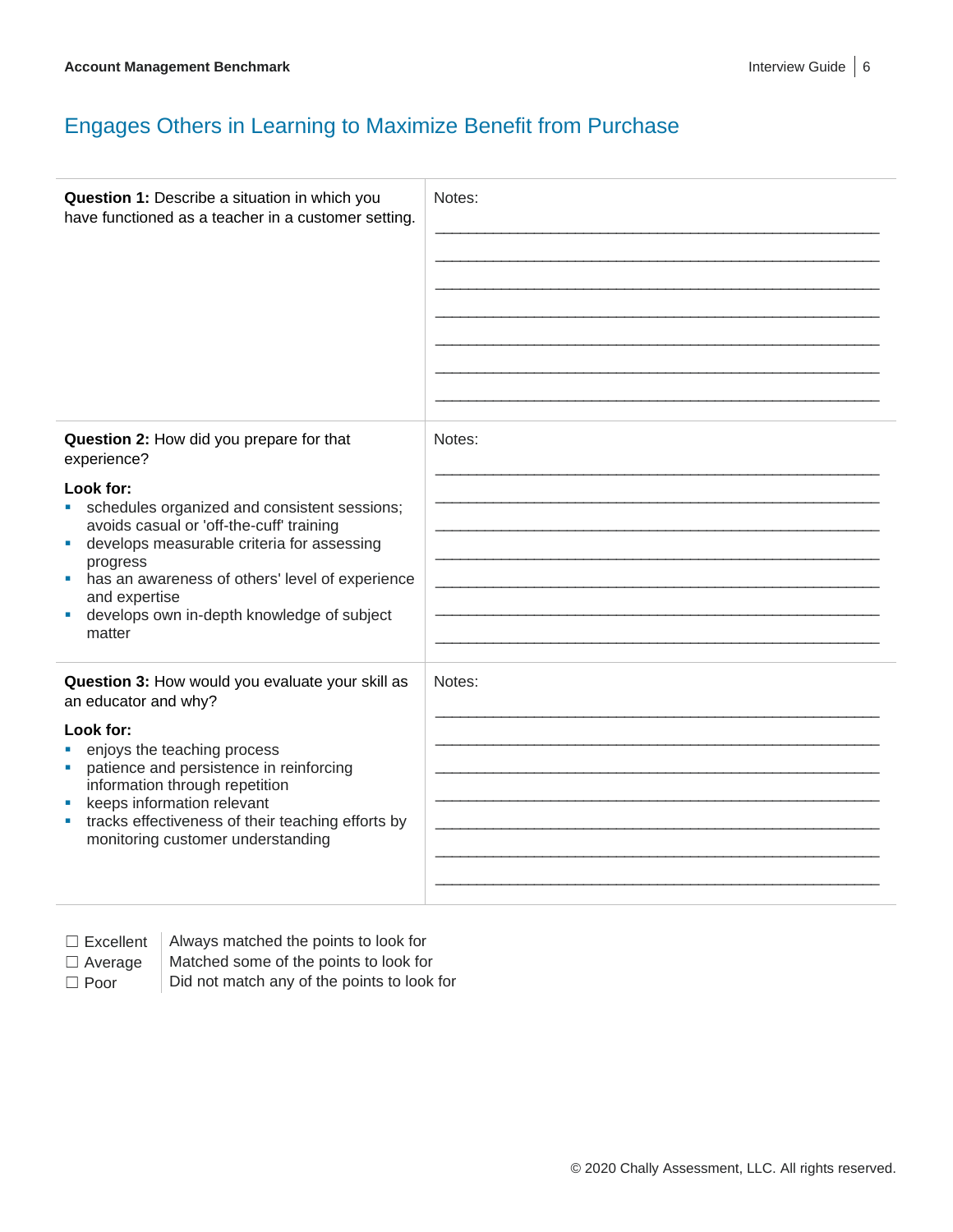#### Solicits and Acts on Customer Feedback

| Question 1: Describe a favorable long-standing<br>customer relationship you've had.                                                                                                                                                                                                                                                                                                                              | Notes: |
|------------------------------------------------------------------------------------------------------------------------------------------------------------------------------------------------------------------------------------------------------------------------------------------------------------------------------------------------------------------------------------------------------------------|--------|
| Question 2: What tactics have worked well to help<br>maintain the relationship?<br>Look for:<br>• proactive and personal attention, even when<br>there is nothing wrong<br>solicits regular feedback and suggestions for<br>a.<br>improvement from the customer<br>enquires to keep potential problems from<br>$\blacksquare$<br>escalating rather than assume 'no news is good<br>news'                         | Notes: |
| Question 3: On a scale of 1 to 10 (10=high) how<br>would you rate your ability to nurture customer<br>relationships and why?<br>Look for:<br>listens to the customer without judgment or<br>criticism<br>keeps personal feelings in check in order to<br>$\mathcal{L}_{\mathcal{A}}$<br>stay focused on satisfying the customer<br>looks for opportunities to make the customer's<br>ш<br>experience even better | Notes: |

 $\Box$  Excellent  $\parallel$  Always matched the points to look for  $\Box$  Average  $\parallel$  Matched some of the points to look for

 $\Box$  Poor  $\Box$  Did not match any of the points to look for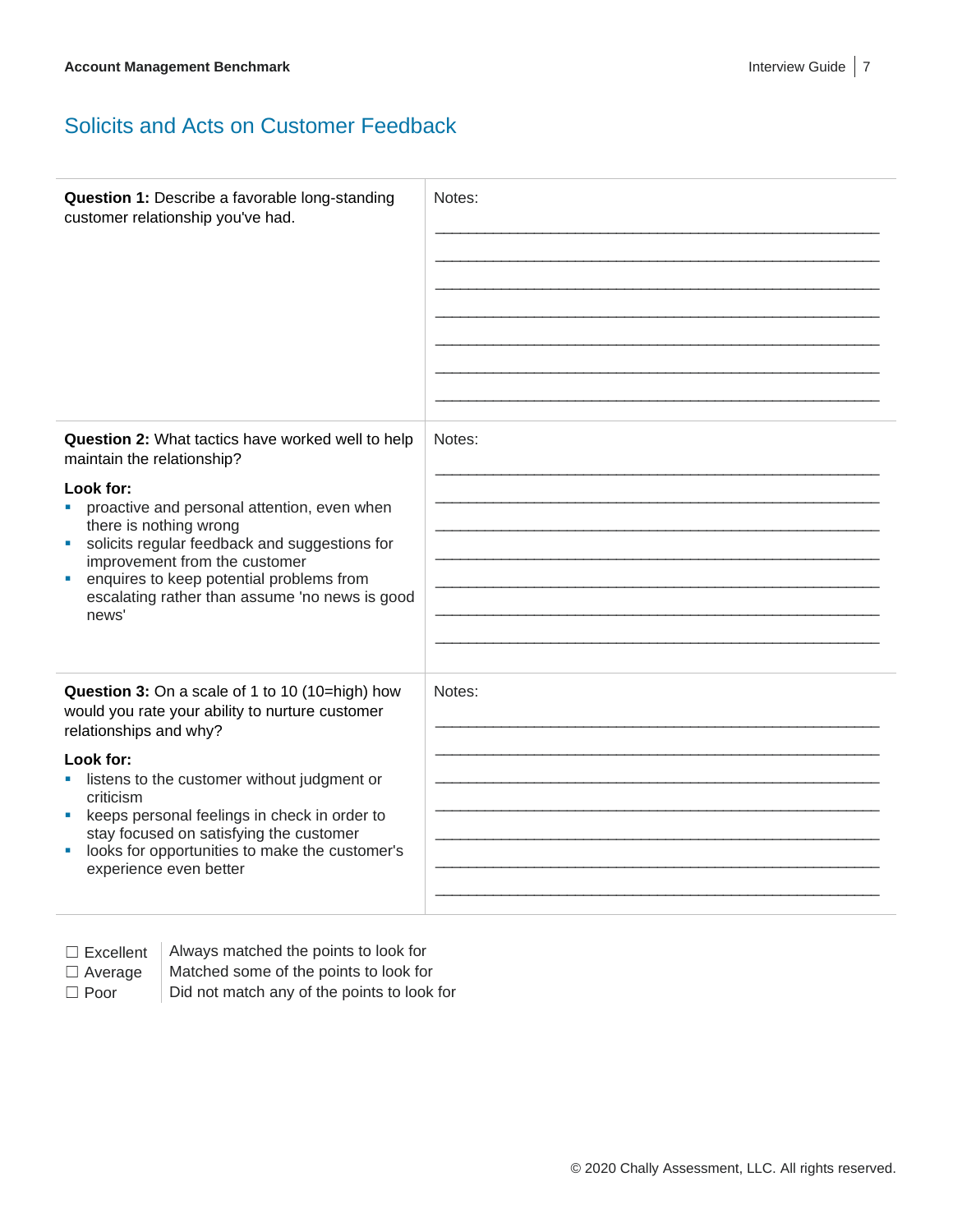# Ensures Coverage and Responds to Customers

| <b>Question 1:</b> Tell me about the time demands in<br>your last job; how did they vary from week to<br>week?<br>Look for:<br>recognition that external demands drive the<br>number of hours invested                                                                                                                                                                     | Notes: |
|----------------------------------------------------------------------------------------------------------------------------------------------------------------------------------------------------------------------------------------------------------------------------------------------------------------------------------------------------------------------------|--------|
| Question 2: How did you cope with excessive<br>demands on your time?                                                                                                                                                                                                                                                                                                       | Notes: |
| Look for:<br>organized in controlling their to-do list<br>resistance to outside distractions or<br>commitments that will interfere with ongoing<br>priorities<br>willingness to interrupt leisure activity or<br>respond after hours when there is a need<br>a proactive approach in which they stepped up<br>to the challenge of working through a difficult<br>situation |        |
| Question 3: How did you cover customer requests<br>when you were unavailable?                                                                                                                                                                                                                                                                                              | Notes: |
| Look for:<br>prepares a back-up system to cover overloads<br>in their absence<br>demonstrates going the extra mile at the<br>expense of personal time when necessary<br>a sense of duty that makes them responsive to<br>off-hour needs                                                                                                                                    |        |

 $\Box$  Excellent  $\parallel$  Always matched the points to look for

 $\Box$  Average  $\parallel$  Matched some of the points to look for

 $\Box$  Poor  $\Box$  Did not match any of the points to look for